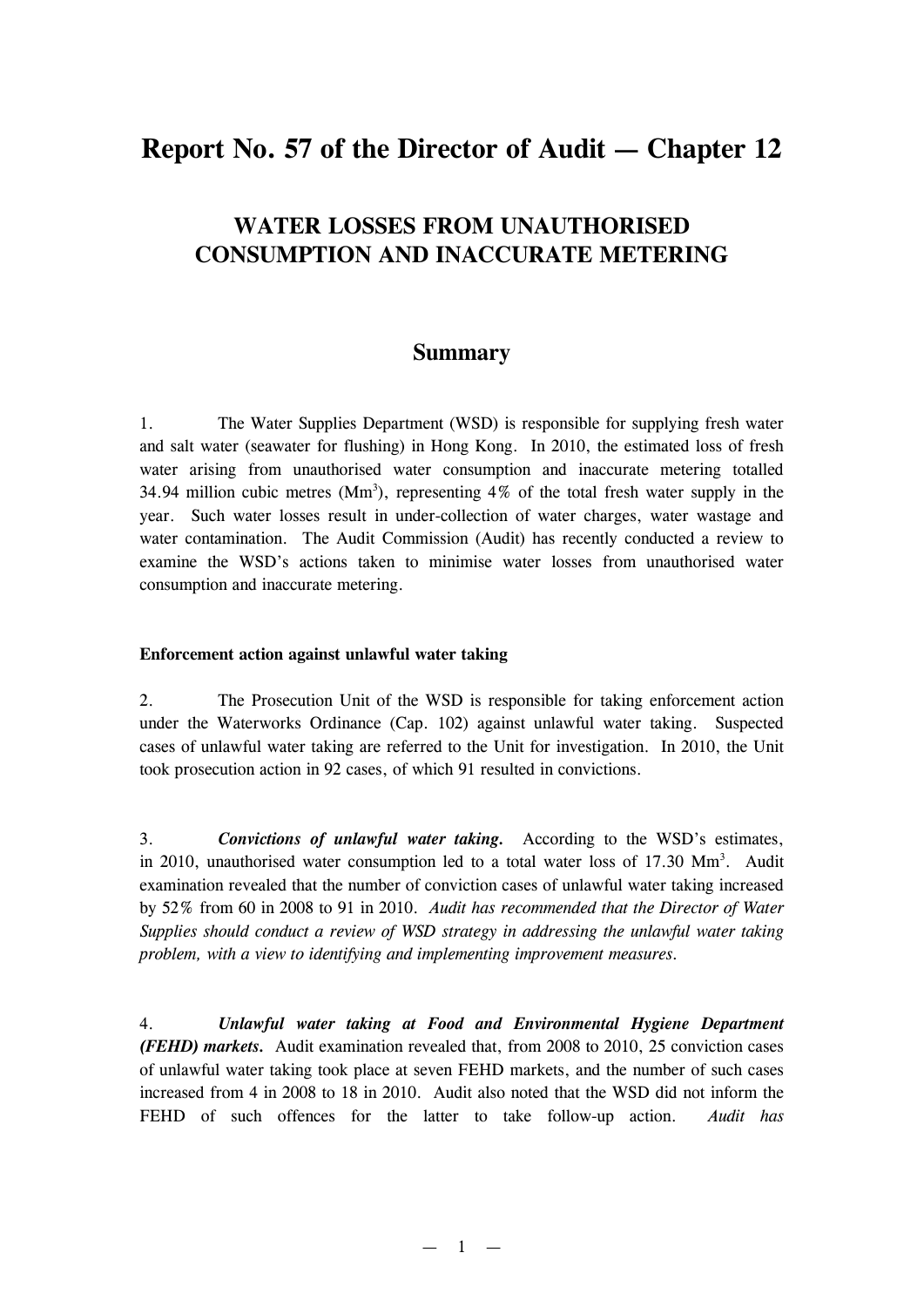*recommended that the Director of Water Supplies should: (a) inform the Director of Food and Environmental Hygiene about substantiated unlawful water taking cases at FEHD markets; and (b) provide training to FEHD officers on detecting unlawful water taking activities at FEHD markets. Audit has also recommended that the Director of Food and Environmental Hygiene should take necessary enforcement action under the market-stall tenancy agreements on tenants who have been convicted of unlawful water taking offences at FEHD markets.* 

5. *Unlawful water taking for flushing at residential developments.* Audit examination revealed that, from 2008 to 2010, there were 48 conviction cases of unlawful water taking for flushing, some of which were attributed to break-downs of residential developments' flushing systems. *Audit has recommended that the Director of Water Supplies should: (a) conduct publicity campaigns on prevention of taking fresh water unlawfully for flushing; and (b) take measures to encourage residential developments to properly maintain their flushing systems.* 

6. *Unlawful water taking at construction sites.* Audit examination revealed that, from 2008 to 2010, 9 (26%) of the 35 conviction cases of unlawful water taking at construction sites related to government works. Audit also noted that the WSD did not notify the responsible government departments of the 9 conviction cases. According to the Project Administration Handbook for Civil Engineering Works, an application for temporary water supply should be made before the award of a government works contract. However, Audit noted in one case that the government contractor only applied for temporary water supply 132 days after commencement of the works. *Audit has recommended that the Director of Water Supplies should: (a) consider providing the responsible government departments with information of conviction cases of unlawful water taking at their works sites; and (b) remind works departments of the need to comply with the requirement of making an advance application for temporary water supply.* 

#### **Inspection of unauthorised water consumption**

7. *Staff training.* According the WSD's guidelines, any WSD officer who discovers contraventions to the Waterworks Ordinance should attempt to collect evidence as far as possible so that the Prosecution Unit may take follow-up action without undue difficulties. However, Audit examination revealed that some WSD officers did not comply with this requirement, resulting in insufficient evidence for taking prosecution action. *Audit has recommended that the Director of Water Supplies should consider implementing a regular training programme for WSD officers on handling suspected unlawful water taking cases, particularly on evidence collection and experience sharing of conviction cases.*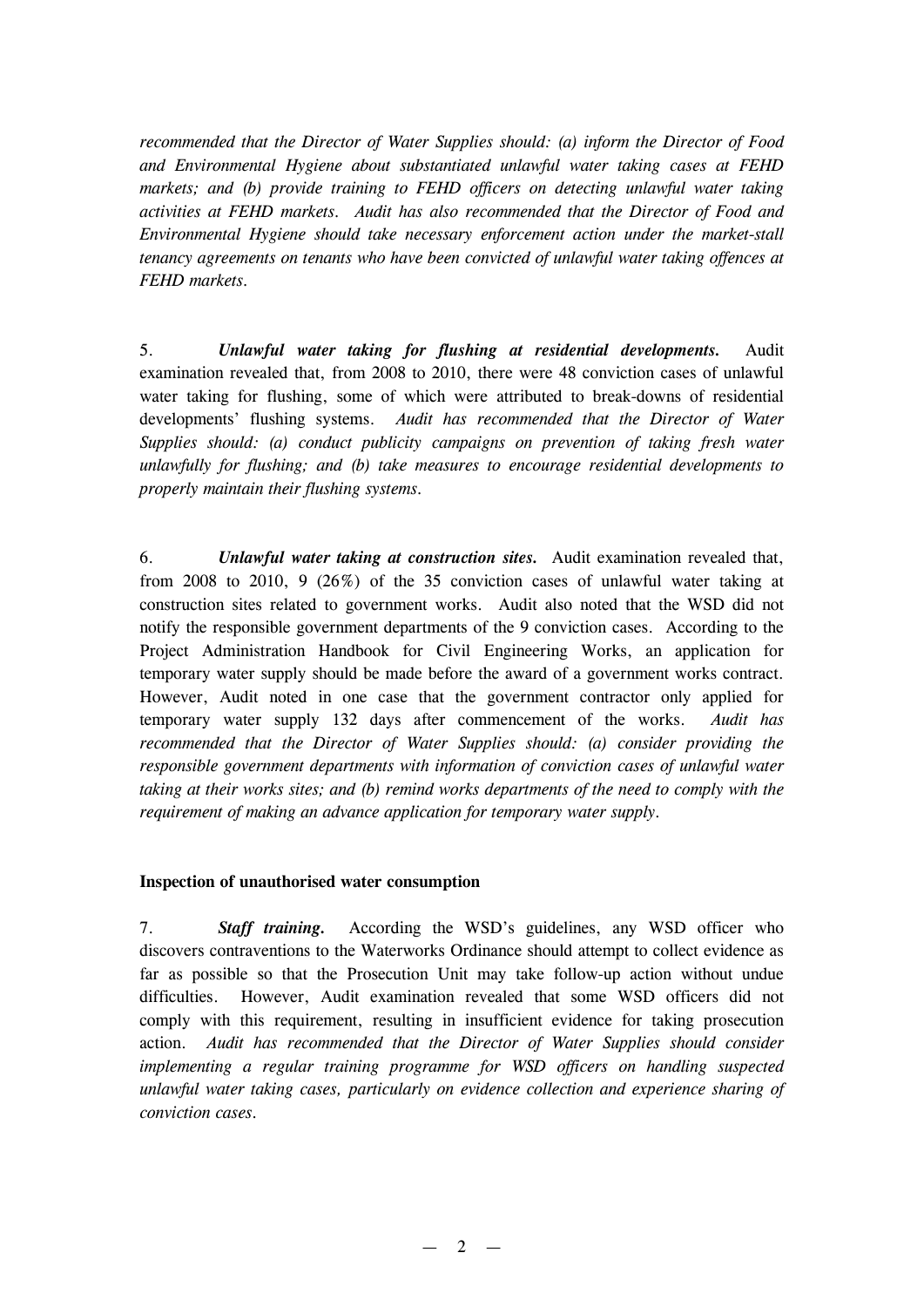8. *Assistance from government departments.* From 2005 to 2009, the WSD issued memoranda to 12 target government departments to encourage the reporting of unauthorised use of water at construction sites. Audit examination revealed that the number of referral cases by government departments was reduced from 23 in 2008 to 4 in 2010. *Audit has recommended that the Director of Water Supplies should: (a) periodically seek assistance from target government departments for reporting suspected unlawful water taking cases to the WSD for follow-up action; and (b) provide training to the officers of target government departments to help detect unlawful water taking.* 

9. *Risk-based strategy for surprise inspections.* In 2011, the WSD informed Audit that it selected buildings and premises for conducting surprise inspections based on a risk-based strategy. However, Audit noted that details of such a strategy had not been documented. *Audit has recommended that the Director of Water Supplies should: (a) formulate and document a risk-based strategy for conducting surprise inspections; and (b) devise and implement a structured programme for conducting surprise inspections.* 

10. *Investigations of suspected cases.* Audit examination revealed that investigation officers of the Prosecution Unit sometimes took a long time to submit investigation reports and district officers of the Customer Services Branch a long time to complete remedial action of terminating unauthorised connections. *Audit has recommended that the Director of Water Supplies should instruct: (a) investigation officers of the Prosecution Unit to submit investigation reports as early as practicable; and (b) district officers of the Customer Services Branch to take prompt remedial action to cease unlawful water taking after receiving notifications from the Prosecution Unit.* 

#### **Management of water meter accuracy**

11. According to the WSD's estimates, in 2010, inaccurate metering led to a total water loss of 17.64 Mm<sup>3</sup>. It installs water meters to register the quantity of fresh water consumed by customers. Water pipes for domestic water supply are normally of 15 millimetre (mm) diameter, and those for non-domestic water supply are of 15 mm to 300 mm diameters. Under the Waterworks Regulations (Cap. 102A), a water meter shall be deemed to register correctly if its inaccuracy does not exceed 3% above or below the correct amount. In 2010-11, 95% of 15-mm meters achieved this accuracy rate.

12. *Replacement of 15-mm water meters.* The WSD's review in 1995 found that water meters tended to under-register the actual water consumption with the passage of time, and the optimal service life of 15-mm meters was 12 years. Audit examination revealed that, as of July 2011, 6% of the 2.77 million 15-mm meters in service had been installed for over 12 years. In 2011, the WSD informed Audit that the management offices, occupiers and registered customers of some buildings did not allow the WSD to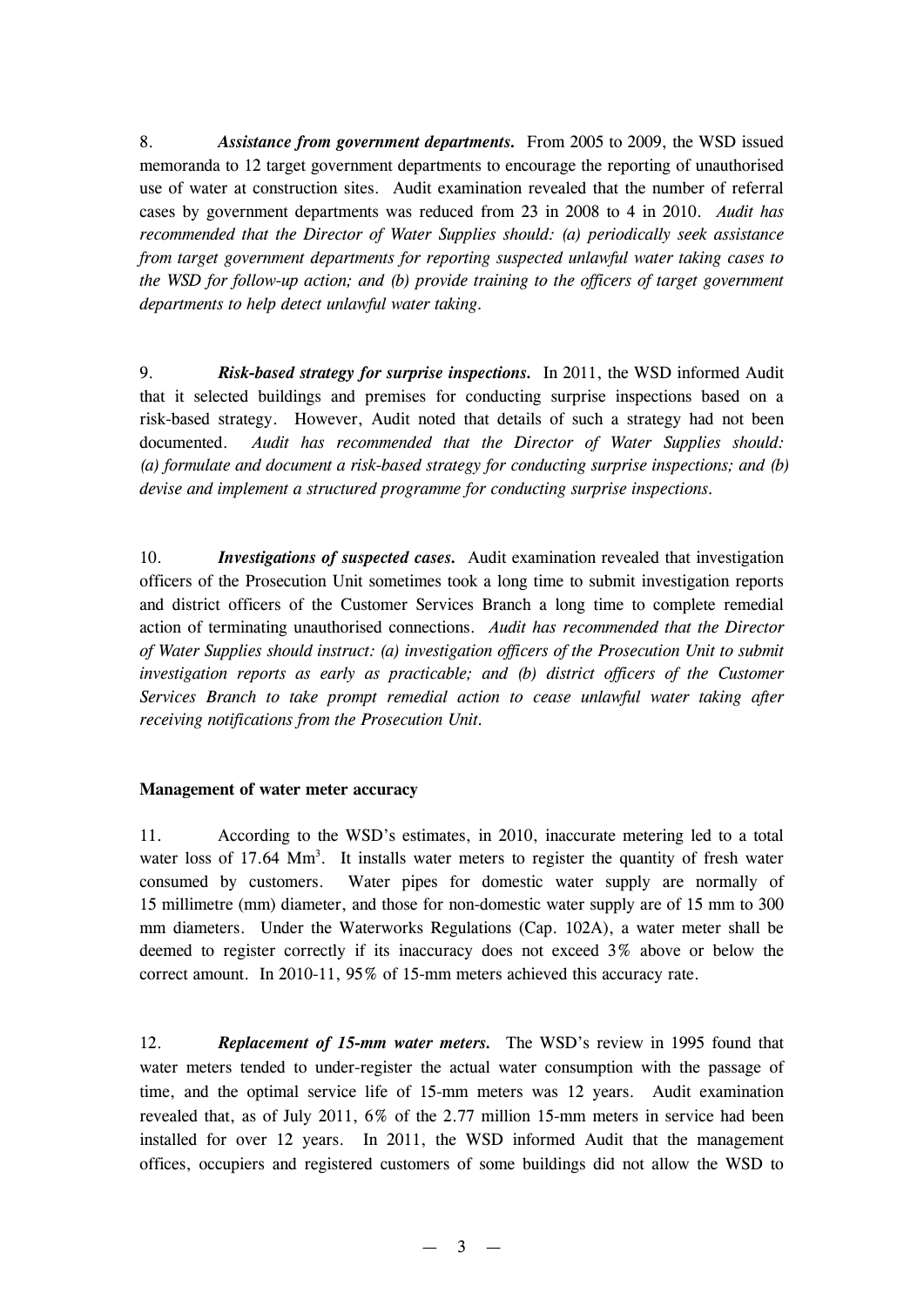replace the related meters. Audit has recommended that the Director of Water Supplies should: (a) expedite action to replace 15-mm water meters aged over 12 years; (b) accord high priority to replacing aged 15-mm meters long overdue for replacement; and (c) consider issuing warning letters to, and taking appropriate enforcement action on, management offices, occupiers and registered customers who do not render the necessary assistance for meter replacements.

13. *Replacement of large water meters.* Audit examination revealed that, as of July 2011, 31% of the total 33,826 meters of 25 mm to 100 mm diameters and 30% of the total 157 meters of 150 mm to 300 mm diameters had exceeded their optimal service lives of seven years and four years respectively. *Audit has recommended that the Director of Water Supplies should: (a) expedite action to replace aged large water meters which have exceeded their optimal service lives; and (b) accord high priority to replacing aged large meters long overdue for replacement.*

14. *Replacement of water meters for government establishments.* Audit examination revealed that, as of July 2011, 9% of the 12,264 water meters installed in government establishments had exceeded their optimal service lives. *Audit has recommended that the Director of Water Supplies should expedite action to replace aged water meters in government establishments.* 

15. *Meter replacement strategy reviews.* Audit noted that the WSD only conducted reviews in 1995 and 2009 of the meter replacement strategy for 15-mm meters and a review in 1997 of a similar strategy for large meters. *Audit has recommended that the Director of Water Supplies should conduct periodic reviews of the meter replacement strategies for 15-mm and large meters.* 

#### **Performance reporting**

16. *Performance targets for enforcement action.* Audit noted that, relating to enforcement actions, the WSD only included in its Controlling Officer's Report performance indicators on the number of prosecutions and the total amount of fines imposed. *Audit has recommended that the Director of Water Supplies should: (a) set performance targets and indicators on the number of publicity campaigns, seminars and training sessions for the promotion of combating unauthorised water consumption; and (b) publish in WSD publications and on WSD website the extent of achieving the performance targets.*